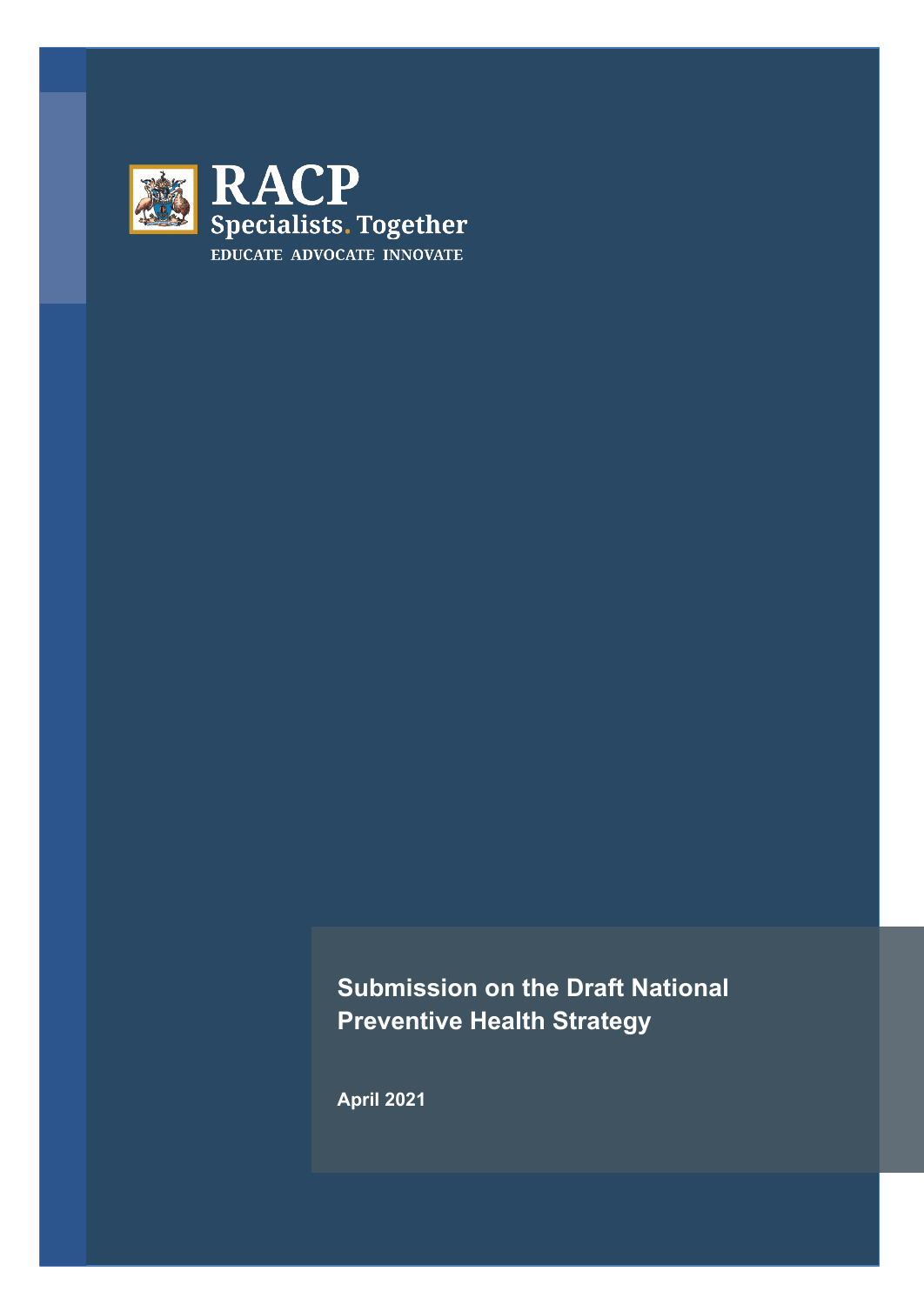# **About The Royal Australasian College of Physicians (RACP)**

The RACP trains, educates and advocates on behalf of over 18,863 physicians and 8,830 trainee physicians, across Australia and New Zealand. The RACP represents a broad range of medical specialties including general medicine, paediatrics and child health, cardiology, respiratory medicine, neurology, oncology, public health medicine, infectious diseases medicine, occupational and environmental medicine, palliative medicine, sexual health medicine, rehabilitation medicine, geriatric medicine, and addiction medicine. Beyond the drive for medical excellence, the RACP is committed to developing health and social policies which bring vital improvements to the wellbeing of patients.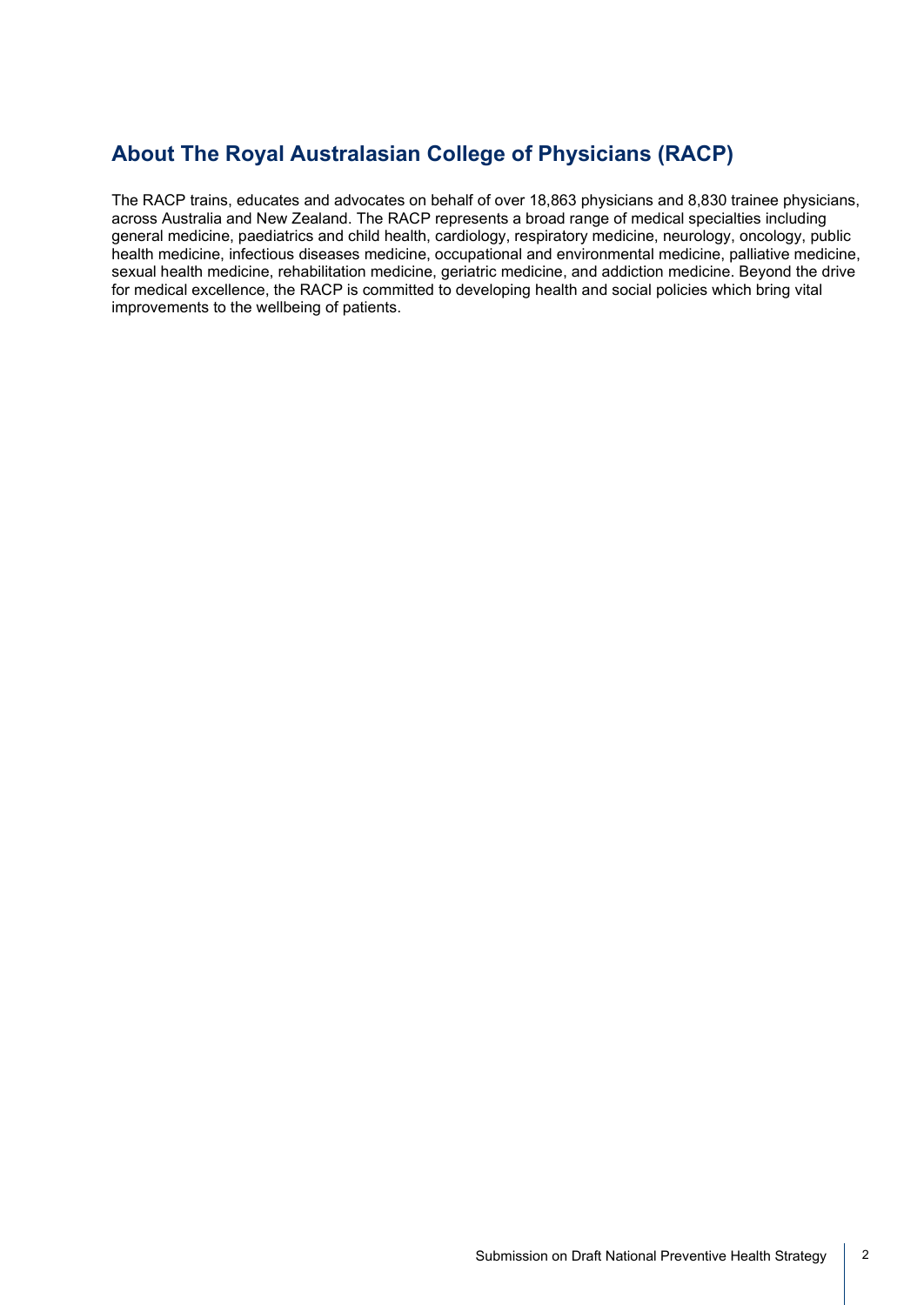# **National Preventive Health Strategy: a decisive moment for Australia's health system and the health of all Australians**

### **Introductory remarks**

The Royal Australasian College of Physicians (RACP) welcomes the opportunity to comment on the Draft National Preventive Health Strategy 2021-2030 (the Strategy).

The Strategy comes at a critical time and rightly notes that the current health system focuses upon treatment rather than prevention. It goes a decent way towards addressing the significant imbalance between diagnosis and treatment of disease and outlining activities focused on preventing or limiting disease. It acknowledges the learnings from the collective efforts required to combat the COVID pandemic and their relevancy for ongoing prevention and recommends a coordinated national response that encompasses all systems and portfolios. However, greater focus is required in the following areas:

#### **Major Recommendations:**

#### **1. Provide greater detail on how the five per cent of the national health budget earmarked for prevention would be allocated**

By proposing that 5 percent of the national health budget become earmarked for prevention over the course of the Strategy this ensures that the health system reforms recommended can be enacted. Along with other public health and medical college bodies, the RACP strongly supports this commitment and asks the Government to move towards this goal with the alacrity it deserves. In this context, we note that the Strategy would greatly benefit by including a clear-cut outline of the policymakers' approach to allocating funding for preventative health activities in a systematic and considered way. Such dedicated funding should be protected for the purpose of prevention and exempt from politically based budgetary rearrangements as a matter of principle.

#### **2. Increase focus on work, employment, and poverty as determinants of health**

Key amongst these include the limited attention given in the Strategy to such critical determinants of health as work, employment and poverty. While the draft Strategy broadly acknowledges that socioeconomic factors and inequality contribute significantly to varied health outcomes, it understates the importance of income and employment as social determinants of health. The WHO prioritises income and social protection, unemployment and job insecurity and working life conditions as three of its four top-ranked 'causes of causes' of health outcomes. [1](#page-2-0) The extensive health benefits of good work need to be explicitly and comprehensively addressed in the Strategy to support its vision and intended aims.

#### **3. Increase focus on the environmental determinants of health in an actionable way**

In another major omission, environmental determinants of health and wellbeing are listed among the key factors influencing health outcomes, yet the proposed policy framework does little to address environmental sustainability and climate change in health in a meaningful and actionable way. This lack of engagement with one of the most significant drivers of national and global health makes for an uneasy reading in the principal preventive health strategy of a major nation.

As the RACP previously submitted to the Department as part of the development of this strategy, climate change represents a major and evolving threat to the health of Australians, with the many

<span id="page-2-0"></span><sup>1</sup> [https://www.who.int/health-topics/social-determinants-of-health#tab=tab\\_1](https://www.who.int/health-topics/social-determinants-of-health#tab=tab_1)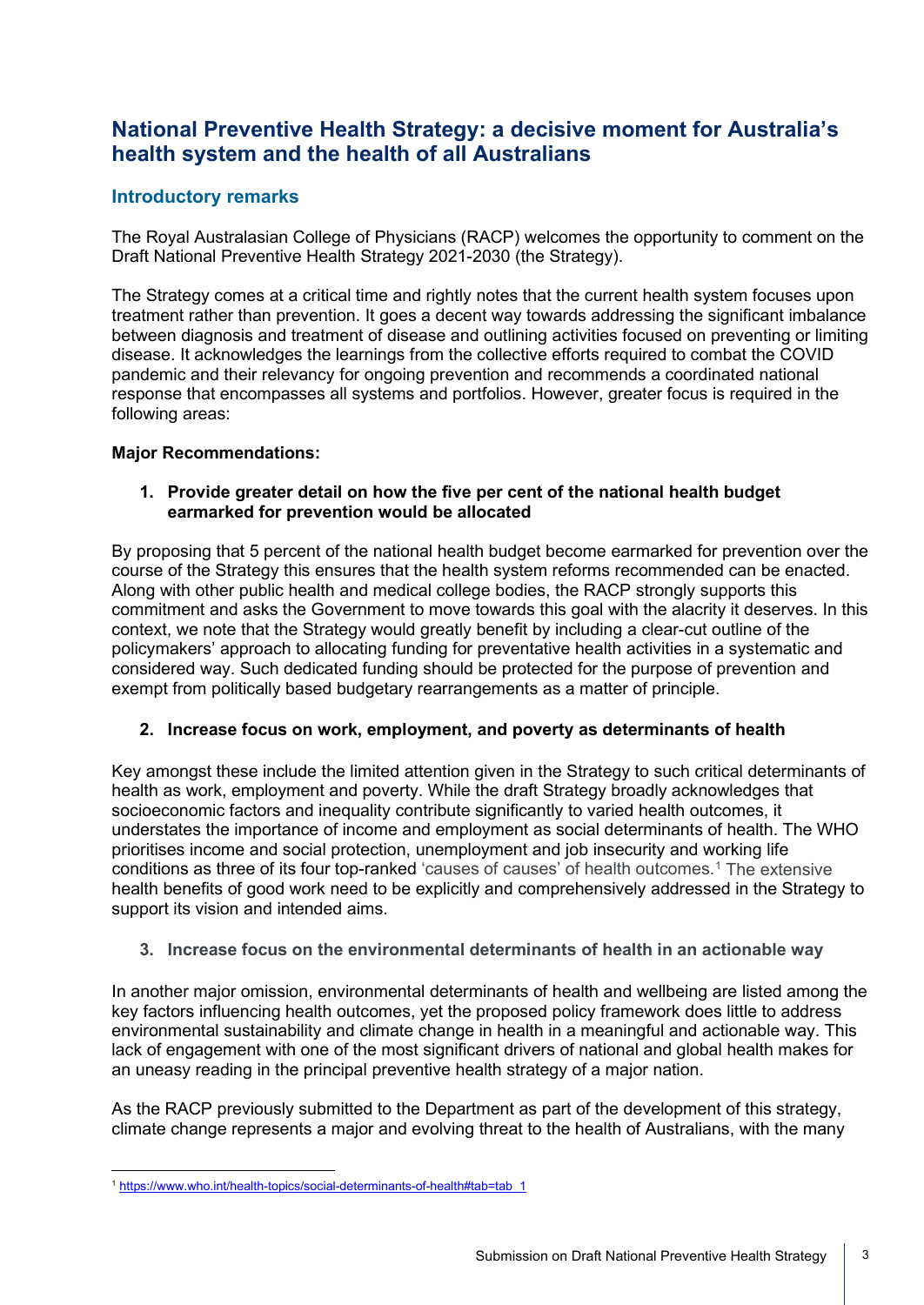and varied direct and indirect negative health effects of heat, poor air quality and natural disasters already experienced by Australian communities and likely to worsen alongside the rising temperatures. Mitigation of and adaptation to climate change and support of sustainable and healthy environment must be incorporated as explicit targets and specific actions under this Strategy for it to truly address the major health challenges of the next decade.<sup>[2](#page-3-0)</sup>

#### **4. Include evidence-based approaches such as taxes on sugary drinks and ultraprocessed food and restrictions on junk food and drinks marketing to children**

Similarly, for the Strategy that widely touts its commitment to best available evidence, the document displays some startling gaps in its policies and recommendations. In one illustrative and critical instance, the focus area of 'Increased access to and consumption of a healthy diet' does not discuss or recommend the most cost-effective evidence-based policies for improving the quality of nutrition and tempering the rise in obesity: taxes on sugary drinks and ultra-processed food and restrictions on junk food and drinks marketing to children.<sup>[3](#page-3-1)[4](#page-3-2)</sup> While the taxation of unhealthy foods and drinks and marketing bans tend to meet with reluctance from sections of the public and governments alike, their absence from this large and comprehensive document undermines its claims of evidencebased rigour and weakens public trust in its approach to preventative health.

#### **5. Centre the needs of Indigenous Australians**

The College also notes that Indigenous Australians should be at the centre of this national strategy and prioritised throughout its span. In relation to Australia's First Nations whose health outcomes remain distressingly inadequate, the Strategy's vision, aims, principles and policy achievements should all address the urgent need to achieve health equity for Aboriginal and Torres Strait Islander peoples. This includes articulating and committing to specific policy achievements, targets and actions that go well beyond the current framing of Indigenous people as one of the 'target' populations of the Strategy.

#### **6. Acknowledge and make actionable measures to better address the needs of people with disabilities**

People with disabilities are discussed in passing in the document but need to be prioritised amongst the health equity population targets. This should include the development of a suite of detailed, specific and timed action plans (or alignment with such existing frameworks) to ensure their needs are captured in these targets.

#### **7. Include responsibilities, accountabilities and milestones**

In our previous submission to this consultation process, the RACP stressed that "the Strategy must clearly outline specific actions and clearly stated areas of responsibility and accountability if it is to lead to tangible and meaningful improvements in health outcomes for all Australians.<sup>[5](#page-3-3)</sup>" In the current draft of the Strategy, these specific actions, responsibilities and accountabilities and milestones remain lacking. Indicating that outlined policy achievements and targets will be in place by 2030 is insufficient: well-defined, time-specific targets and explicit actions towards their achievement are necessary to ensure the focus and momentum of the Strategy. Anything less than a clear plan of action that addresses all aspects of the Strategy amplifies the risk of the Strategy becoming yet another policy compendium that resists implementation.

<span id="page-3-1"></span><span id="page-3-0"></span><sup>2</sup> [https://www.racp.edu.au/docs/default-source/advocacy-library/b-racp-prev-health-submission\\_gm-approved.pdf?sfvrsn=d1b5f41a\\_4](https://www.racp.edu.au/docs/default-source/advocacy-library/b-racp-prev-health-submission_gm-approved.pdf?sfvrsn=d1b5f41a_4) 3 [https://secureservercdn.net/192.169.221.188/y97.516.myftpupload.com/wp-content/uploads/2018/12/ACE-Obesity-Report\\_Final.pdf](https://secureservercdn.net/192.169.221.188/y97.516.myftpupload.com/wp-content/uploads/2018/12/ACE-Obesity-Report_Final.pdf) 4 [https://apps.who.int/iris/bitstream/handle/10665/80149/9789241504782\\_eng.pdf;jsessionid=E5CDA1249DD375CC829E26CE870EDDF8](https://apps.who.int/iris/bitstream/handle/10665/80149/9789241504782_eng.pdf;jsessionid=E5CDA1249DD375CC829E26CE870EDDF8?sequence=1) [?sequence=1](https://apps.who.int/iris/bitstream/handle/10665/80149/9789241504782_eng.pdf;jsessionid=E5CDA1249DD375CC829E26CE870EDDF8?sequence=1)

<span id="page-3-3"></span><span id="page-3-2"></span><sup>5</sup> [https://www.racp.edu.au/docs/default-source/advocacy-library/b-racp-prev-health-submission\\_gm-approved.pdf?sfvrsn=d1b5f41a\\_4](https://www.racp.edu.au/docs/default-source/advocacy-library/b-racp-prev-health-submission_gm-approved.pdf?sfvrsn=d1b5f41a_4)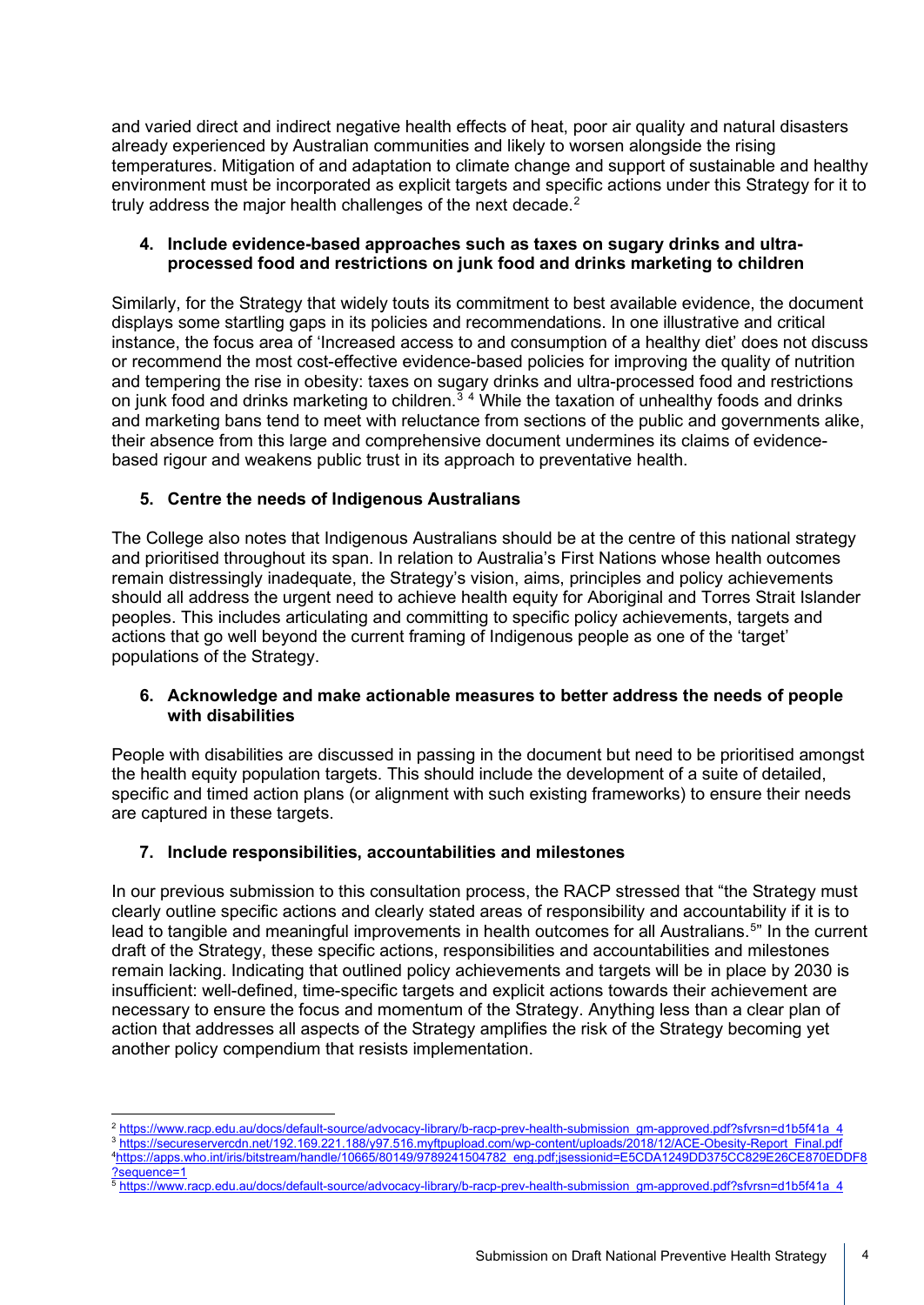**As requested by the Secretariat, the rest of this submission follows the design of the survey developed by the Department of Health to elicit comments on the draft Strategy.** 

#### **Vision**

The RACP supports the high-level vision for the Strategy, with the following comments and caveats:

- To emphasise the long-term and future-directed thrust of its vision, the Strategy might wish to address the health of not only the current but also future generations of Australians, with the vision aiming "To improve the health of current and future Australians", where "at all stages of life" becomes moot. This wording would also signal a stronger consideration of social and environmental factors which affect health.
- Given the persisting poor health status of Aboriginal and Torres Strait Islander peoples in Australia the vision should seek not just to improve the health of all Australians, which prioritises equality, but to clearly communicate the critical need to improve the health of First Nations peoples to achieve outcomes like those of non-Indigenous Australians, centring the principle of equity.
- The vision should reference, at a minimum, 'key social and environmental determinants of health' rather than refer to the indefinite 'broader causes' of poor health and wellbeing.

#### **Aims**

The College broadly endorses the aims of the Strategy but suggests the following additions and comments:

• We applaud the document for its focus on giving children the best start in life and seeking to tackle health inequities via a strengthened focus on prevention in childhood. Towards these goals, the Strategy needs to clarify and strengthen the linkages between its aims and targets and the existing paediatric strategic frameworks, such as the First 1000 and First 2000 days frameworks and the National Action Plan for the Health of Children and Young People. The Strategy should also outline its alignment with early identification and early intervention efforts undertaken under the NDIS and urgently address the need for stronger collaboration between social services and the health sector. There might be significant benefits for children and families, as well as fiscal efficiencies, to be achieved by better coordinating policy and investment strategies on both sides of this silo.

As the evidence linking developmental and mental health and social determinants of health continues to accumulate, it is of concern that the draft Strategy misses the importance and long-term outcomes of developmental health. For the Strategy to truly support children in becoming healthy and happy adults, it will need to contend with the issue of developmental vulnerability. While injury, obesity and infectious diseases remain important, the new paediatric morbidities are dominated by developmental and behavioural problems that should be at the centre of any action intended to deliver better health outcomes for Australians.

• We also note with concern the near absence of the 13 million Australians who spend a significant proportion of their lives at work. Preventive health includes health in all aspects and domains of life, and work is a major and important health determinant. The impact of work extends well beyond the individual to influence the health of the family of the worker; in some cases, the workplace can have direct influence on the health of communities – either positively or negatively. The importance of work and the role of the workplace in preventative health must find a greater weight in the final Strategy. The role of experts in workplace health, occupational and environmental physicians, must be made explicit in the Strategy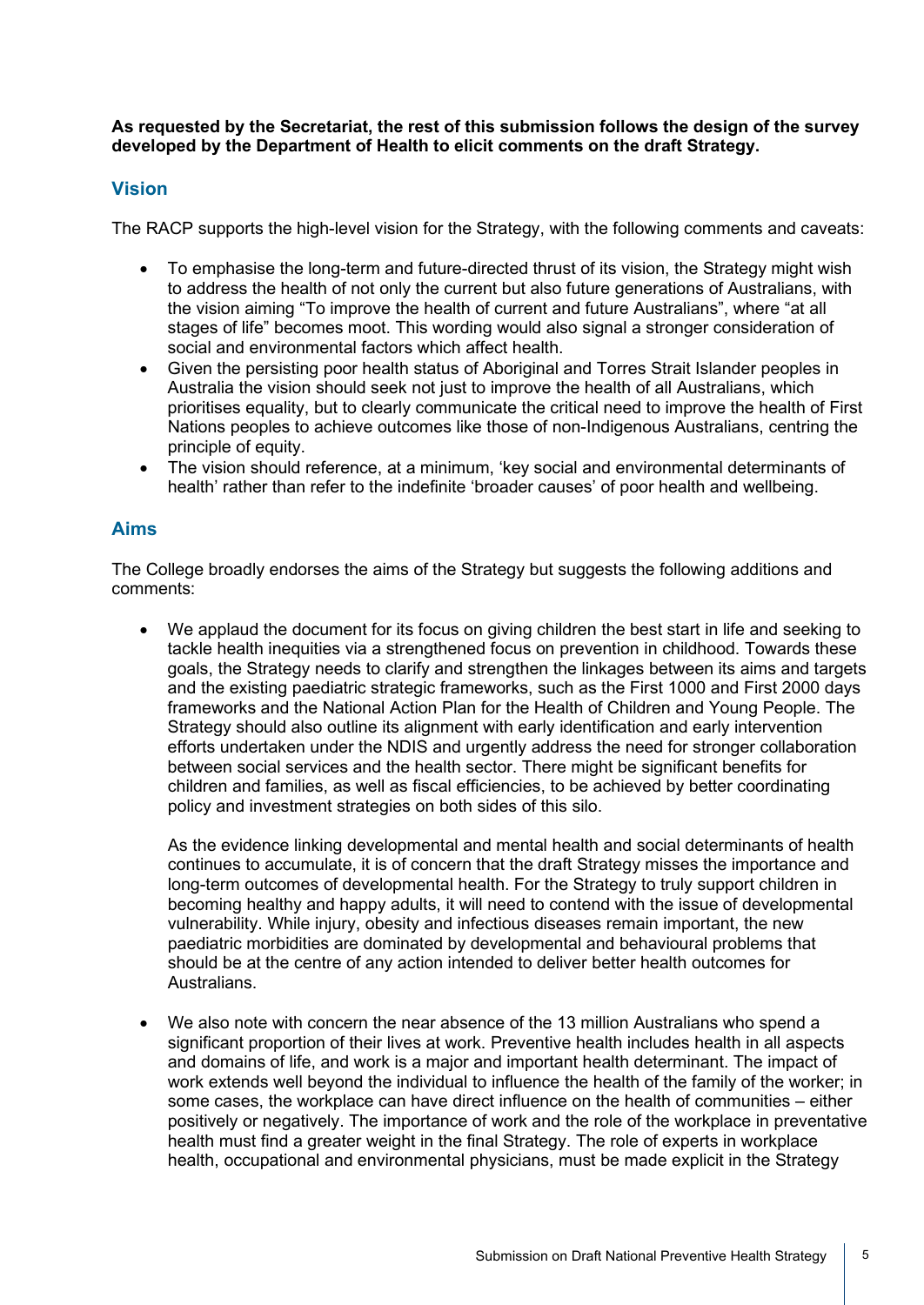and recognised as key members of the forthcoming National Independent Governance Mechanism.

- People with disabilities, who are discussed in passing in the document, need to be prioritised amongst the health equity population targets. The lack of specific targets and actions related to this group further underscores the need for a suite of detailed, specific and timed action plans (or alignment with such existing frameworks) that will translate this strategy into an actionable and effective tool of prevention.
- Given the continued poorer health and wellbeing outcomes of Aboriginal and Torres Strait Islander peoples, the aim of health equity for target populations should go well beyond the specified target of an increase in the rate of Indigenous-specific general practice health checks. At a minimum, such a target must incorporate the additional resources for referrals to specialists and support workers, including mental health providers.

# **Principles**

The RACP is generally supportive of the principles underlying the Strategy. We also offer related comments from our members:

- Including 'Environmental sustainability' or a similar principle is important in this context given the extent of the challenge posed by climate change and environmental degradation to human health and wellbeing.
- The need to address poverty must be clearly articulated through the principle to support and empower Australians.
- The overarching principle of 'Equity lens' might benefit from a clear call to achieve health equity for Aboriginal and Torres Strait Islander peoples.
- As indicated before, the nominal acknowledgement of people with disability in the Strategy should be remedied throughout the document by putting forth concrete, appropriately targeted and adequately funded actions to improve their health and access to care. These might include the implementation of an all-service-in-one interface to allow people with disabilities and their support workers to participate in healthy living, management of acute and chronic health conditions and end-of-life care. To bring to life these high-level principles, health and service providers must make information on healthy living accessible to people with disability and their support workers.

# **Enablers and policy achievements for enablers**

The College espouses the proposed enablers to mobilise a preventive health system. We also note:

- The enablers remain largely inspirational in several key areas of health care provision, such as preventive health care for adults with intellectual disability or for older Australians living in residential care. People with disabilities, including intellectual disability, experience a high level of health disparities that are inadequately addressed in this strategy.
- We also stress that securing the sustainability of our perilously deteriorating environment and adequately mitigating climate change are key enablers that have been omitted from this document. While the draft Strategy in principle recognises the impact of climate change and environmental degradation of health, the overall framework and actions it discusses do not engage with these themes in a meaningful way.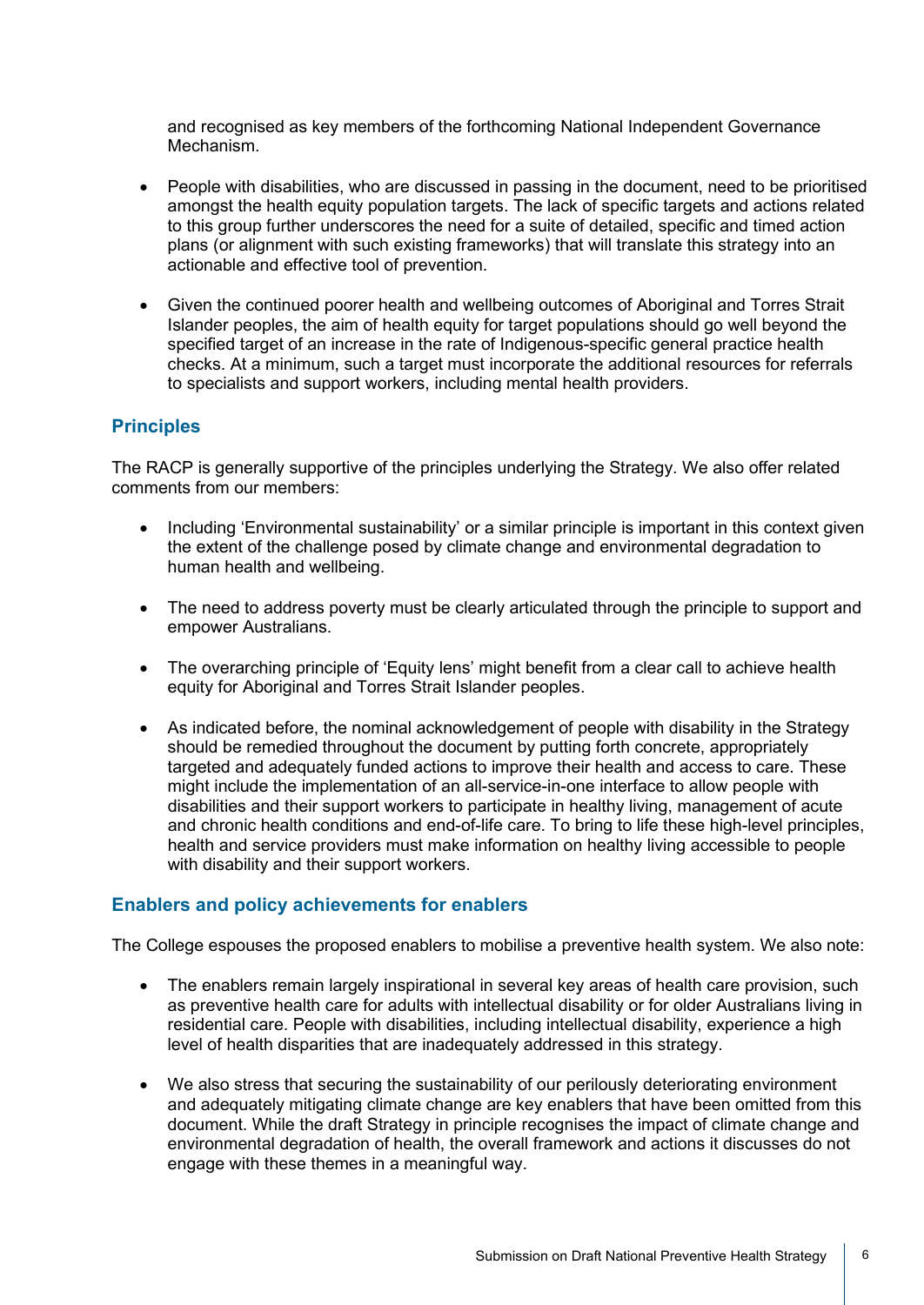- As a general point, the policy achievement for proposed enablers, while in many cases wellintended and often needed, do not provide enough detail as to their planned achievement to give RACP members enough confidence in their viability. For instance, it is claimed that "A health lens is applied to all policy through ongoing, cross-sectoral partnerships, led by the health sector, at all levels of governments, to address the determinants of health" by 2030, but the dearth of specificity on this point and the evident gaps in related parts of the document indicate an overall lack of forethought put into this important achievement.
- In a similar vein, the 'preparedness' enabler references climate change but the related policy achievements make no mention of climate mitigation. The goal of addressing climate change pressures on the most vulnerable parts of the health system, while laudable, does not deliver a viable longer-term approach to tackling climate risks to Australian healthcare systems. Overall, the achievements remain at too high a level to meaningfully guide our progress towards an effective, cost-effective and equitable preventative health system for Australia.
- Finally, to reiterate the theme running throughout this submission, we suggest the document recognise the role of workplaces and public and private employers as key strategic partners in preventative health and seek to fully capitalise on the skills of occupational and environmental physicians as experts in workplace health and key actors supporting the workplace involvement in implementing the Strategy.

#### **Focus areas and targets and achievements for focus areas**

The Strategy identifies seven focus areas, where a stronger and better-coordinated effort will enable accelerated gains in health, particularly for communities experiencing an unfair burden of disease. As with previous sections of the draft Strategy, the RACP acknowledges the importance of these focus areas and proposes the following amendments:

- Given that climate change is arguably one of the great health threats of our time and that Australia is on the frontlines of health impacts of climate change, mitigating climate change and reducing environmental degradation should be included as a focus area. Specific targets for decarbonising healthcare and for preparing the health system, in particular primary care and community networks, to be resilient to climate-health impacts should be highlighted in this section. We welcome the inclusion of a policy achievement that recognises the need to prioritise urban design and active transport; we encourage a stronger focus on public transport. The focus area addressing mental health should cover the mental health impacts of extreme weather events and climate change more broadly. As with our previous comments on the Strategy, targets and achievements for this area need to be clearly stated, planned and resourced via this document or an attendant action plan.
- An additional area of focus might stress the need to prioritise target populations beyond the general discussion of equity and inclusion included in this draft. As above, this may be achieved by setting realistic targets within achievable timeframes for various population groups; these plans will vary in terms of specific approaches and actions required as the Strategy works towards the end goal of high-quality preventative health care for all. Australians with developmental vulnerabilities, people with disability and people with mental health issues all deserve more attention under the Strategy. While the document recognises several target groups, it does not discuss their needs or state the actions it proposes to address them to an adequate extent.
- Preventing cancer deaths involves more than screening and prevention. It is important to ensure that all Australians have access to the optimal standard of health care, acknowledging that it might be impacted by social, geographic or financial considerations.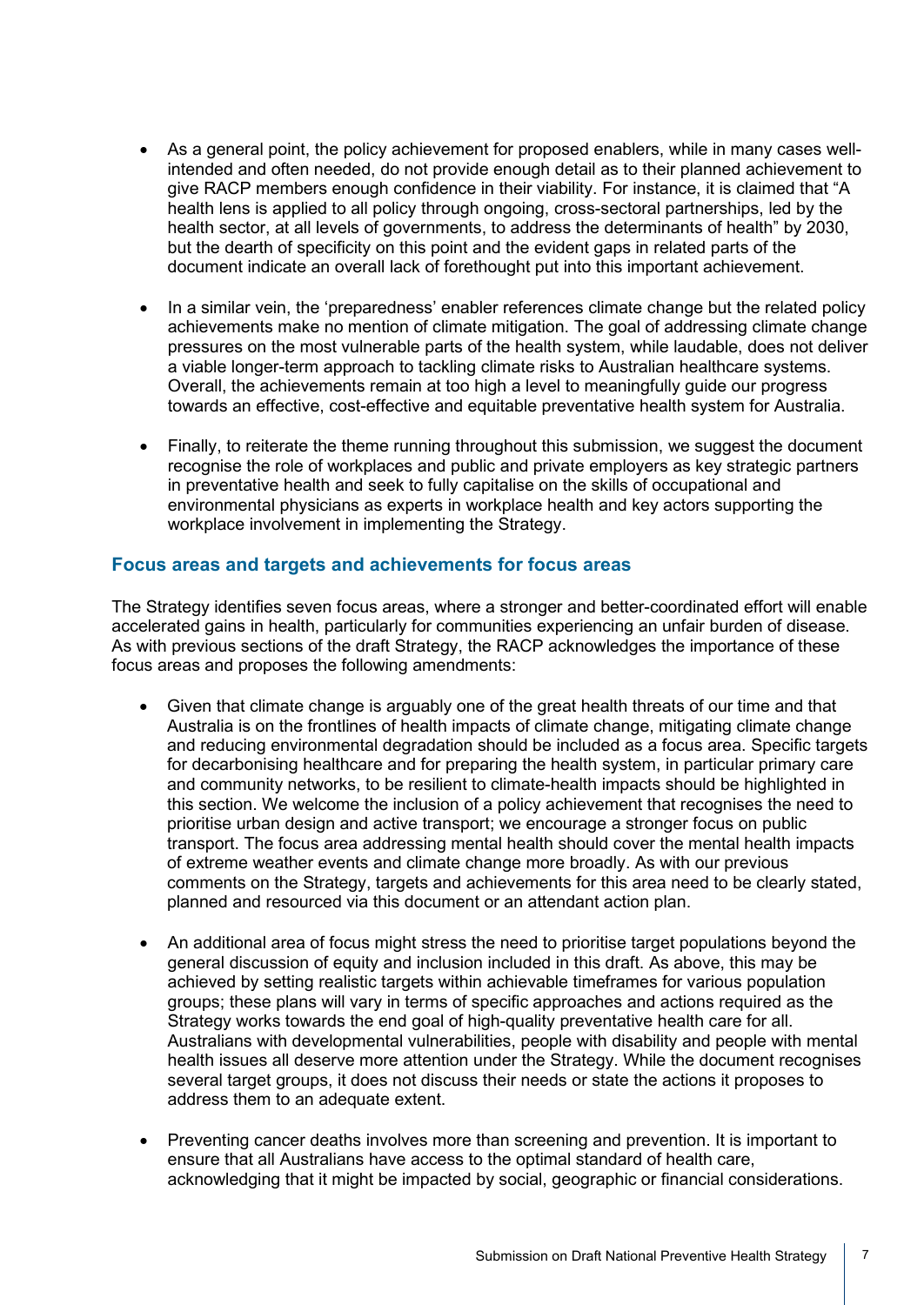There remains a major gap between best standard of care and the quality of care currently reimbursed by the PBS. Patients who have a history of cancer are also frequently the ones who can benefit the most from effective and timely preventative health interventions, as their long-term risks are far higher than those of the general community

- A significant missed opportunity in the current draft of the Strategy relates to blood pressure and hypertension. Hypertension is the leading modifiable cardiovascular risk factor that frequently remains undetected, acting as a key 'silent killer' and a major contributor to disability of Australians.<sup>[6](#page-7-0)</sup> The proposed inclusion of increased cancer screening and prevention should be mirrored by a similar focus on improved detection of elevated blood pressure. Considering its contribution to the burden of disease and the underutilisation or inconsistent use of existing effective monitoring and management approaches, we ask that the Strategy prioritise hypertension and offer specific targets and actions for preventing related conditions and complications.
- Another important gap in the focus areas can be addressed by prioritising sleep health. Along with healthy diet and physical activity, healthy sleep is a cornerstone of a healthy lifestyle. Sleep problems compound the effects of alcohol consumption and have a bidirectional relationship with mental health problems.<sup>[7](#page-7-1)</sup> Sleep as a determinant of health and the ways in which environments such as workplaces can reduce sleep deprivation and improve management of fatigue warrant a place in the Strategy.
- The work of the Mentally Healthy Workplace Alliance and the related National Workplace Initiative should also be leveraged as part of the Strategy to protect and promote mental health at work.

#### **Additional comments**

The draft might further benefit from clearer alignment with key strategic national documents, such as the National Strategic Framework for Chronic Conditions, the National Obesity Strategy, the National Tobacco Strategy, the National Aboriginal and Torres Strait Islander Health Plan, the National Agreement on Closing the Gap and others. While these strategies are listed in the document, the linkages between these and the actions developed under the Preventive Health Strategy need to be made explicit.

The strategy should also acknowledge and align with national action plans, such as the National Action Plan for Heart and Stroke, the Roadmap to Eliminate Rheumatic Health Disease and the [National Strategic Action Plan](https://aus01.safelinks.protection.outlook.com/?url=https%3A%2F%2Fwww.health.gov.au%2Fsites%2Fdefault%2Ffiles%2Fdocuments%2F2020%2F03%2Fnational-strategic-action-plan-for-kidney-disease_0.pdf&data=04%7C01%7Cracpconsult%40racp.edu.au%7Cbeba1b4688d84e55b6dc08d8f305846a%7C09c2d83fca574dad8a0b502b18e773e8%7C0%7C1%7C637526552335633463%7CUnknown%7CTWFpbGZsb3d8eyJWIjoiMC4wLjAwMDAiLCJQIjoiV2luMzIiLCJBTiI6Ik1haWwiLCJXVCI6Mn0%3D%7C1000&sdata=JYe3yzEDMdqkP%2B141Spo%2FpCHq22%2Bm%2B7YNWnz80BOhD0%3D&reserved=0) for Kidney Disease. The RACP notes the importance of risk assessment and early detection in halting or slowing progression of disease and preventing avoidable long-term complications and hospitalisations. Early detection of cancer is appropriately addressed in the Strategy; we suggest that early detection strategies for other diseases be also discussed in more detail.

The RACP also recommends actions that increase the integration of genetic and genomic technologies into personalised health care, including but not limited to genetic testing for hereditary cancer syndromes. [8](#page-7-2) The RACP calls for the further development and use of genetic prediction technology such as polygenic risk scores. The Strategy might also consider the inclusion of reproductive carrier screening which enables early identification of familial risk and allows for avoidance of chronic disease through informed reproductive decision making or delivers early detection that can improve timeliness of treatment and result in better health outcomes.

<span id="page-7-2"></span><span id="page-7-1"></span><span id="page-7-0"></span><sup>7</sup> [Inquiry into Sleep Health Awareness](https://aus01.safelinks.protection.outlook.com/?url=https%3A%2F%2Fwww.aph.gov.au%2FParliamentary_Business%2FCommittees%2FHouse%2FHealth_Aged_Care_and_Sport%2FSleepHealthAwareness%2FReport&data=04%7C01%7Cracpconsult%40racp.edu.au%7C763fdc5226104eb64cbe08d8f30700fd%7C09c2d83fca574dad8a0b502b18e773e8%7C0%7C1%7C637526558988011139%7CUnknown%7CTWFpbGZsb3d8eyJWIjoiMC4wLjAwMDAiLCJQIjoiV2luMzIiLCJBTiI6Ik1haWwiLCJXVCI6Mn0%3D%7C1000&sdata=XKZCc92r%2BbyiwylrsuUtDkZzLvqXTc8IWK6B0T0LOqg%3D&reserved=0) 8

<sup>6</sup> Mills KT et al The global epidemiology of hypertension. Nature Reviews Nephrology 2020; 16:223-237